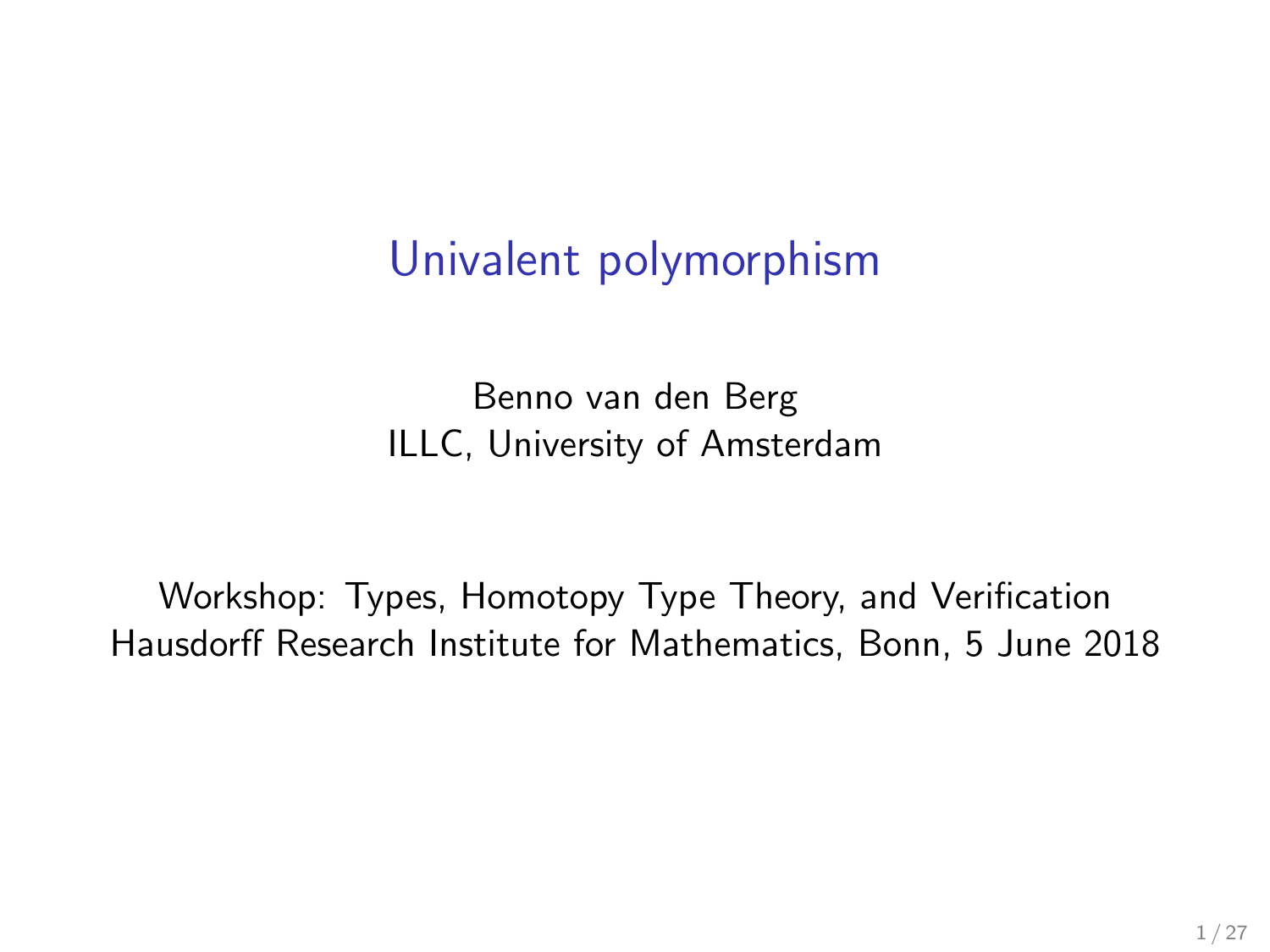## Based on:

- **1** BvdB and leke Moerdijk. Exact completion of path categories and algebraic set theory – Part 1: Exact completion of path categories. Journal of Pure and Applied Algebra, Volume 222, Issue 10, October 2018, Pages 3137–3181.
- <sup>2</sup> BvdB. Path categories and propositional identity types. To appear in ACM Transactions on Computational Logic (TOCL). arXiv:1604.06001, 2016.
- <sup>3</sup> BvdB. Univalent polymorphism. arXiv:1803.10113, 2018.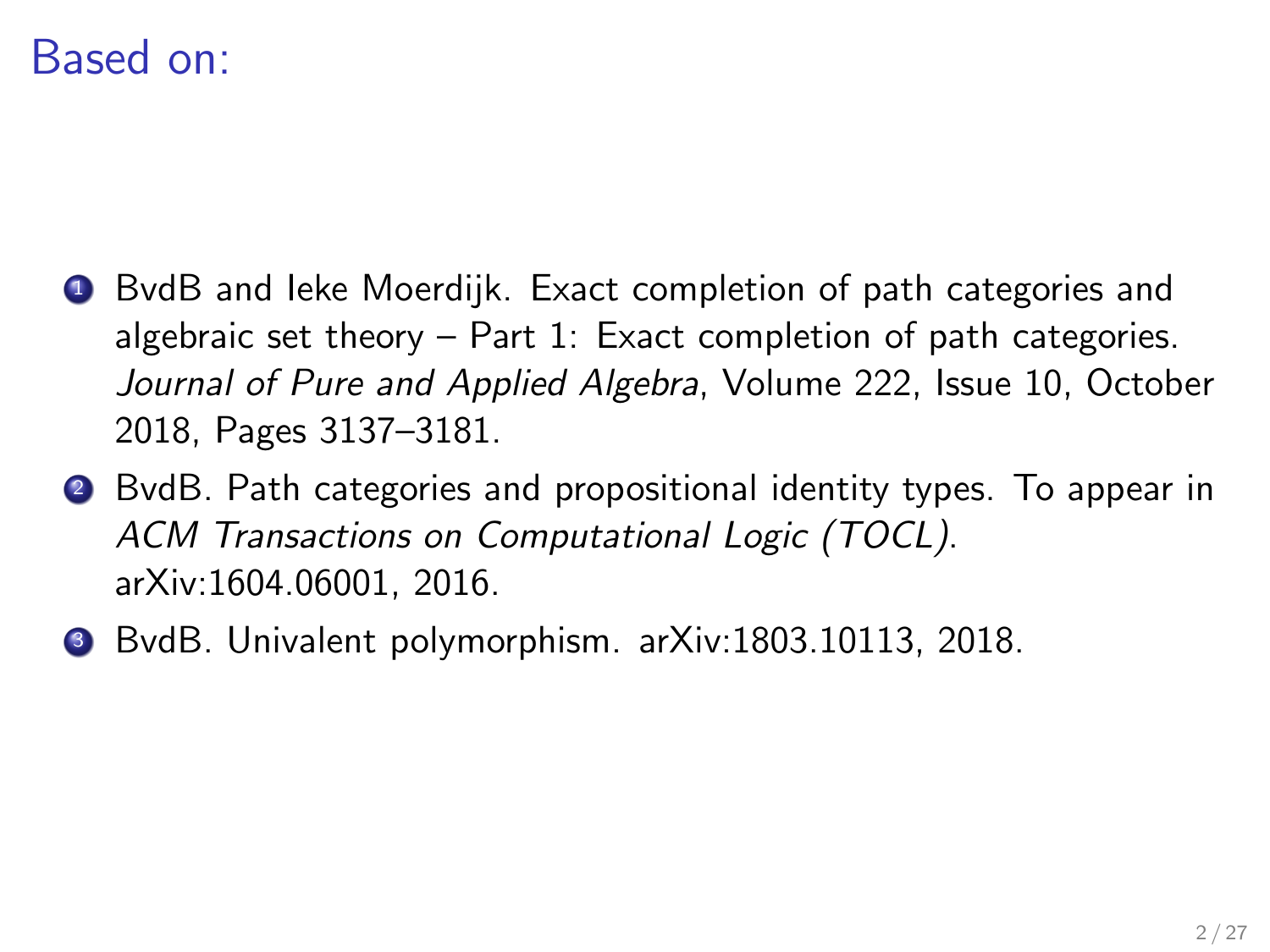## **Overview**

### [Path categories](#page-3-0)

- 2 [Homotopy type theory in path categories](#page-9-0)
- <sup>3</sup> [The path category](#page-14-0) EFF
- [Discrete fibrations](#page-18-0)
- 5 [Open questions and directions for future research](#page-23-0)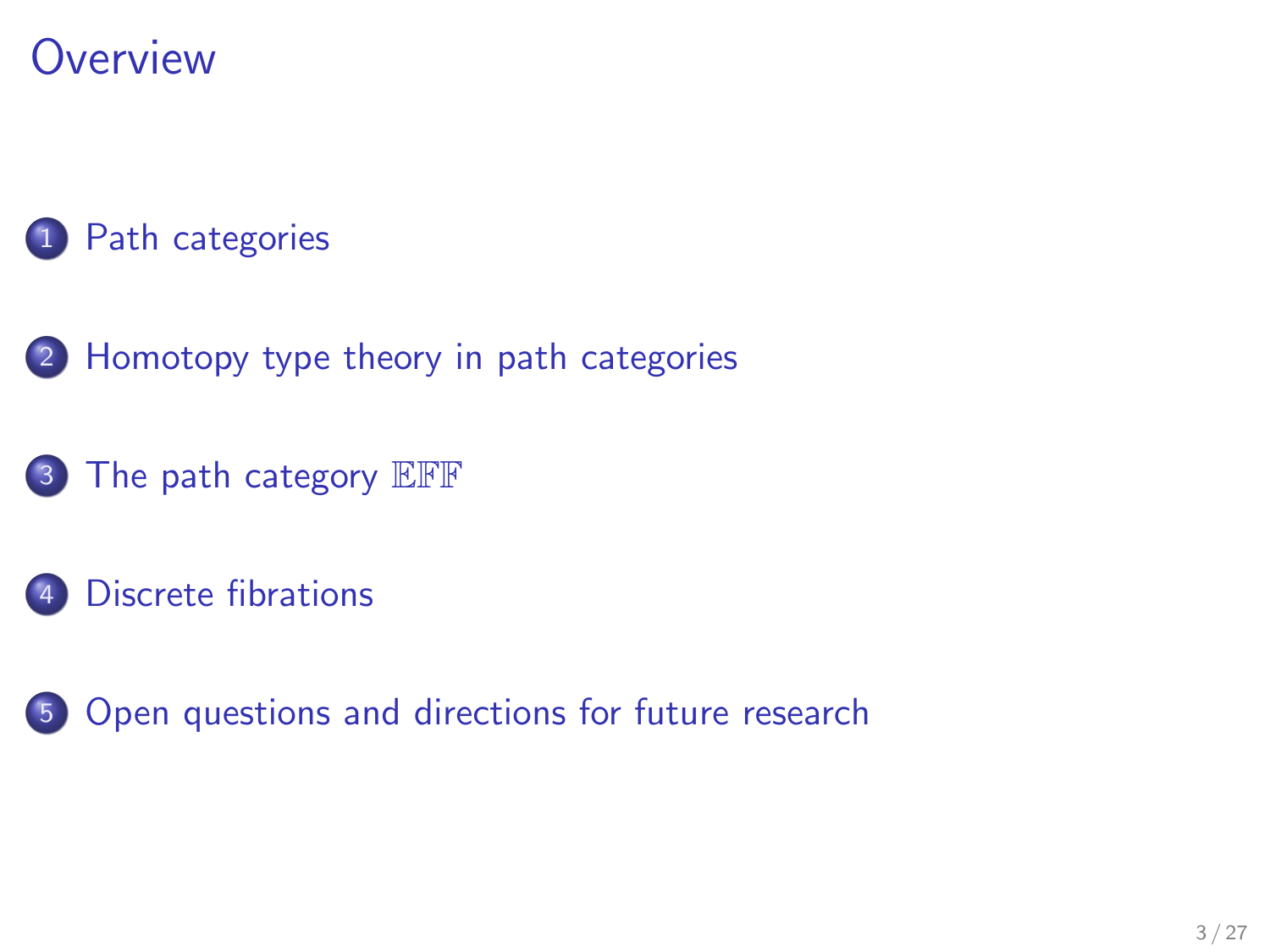# <span id="page-3-0"></span>Section 1

[Path categories](#page-3-0)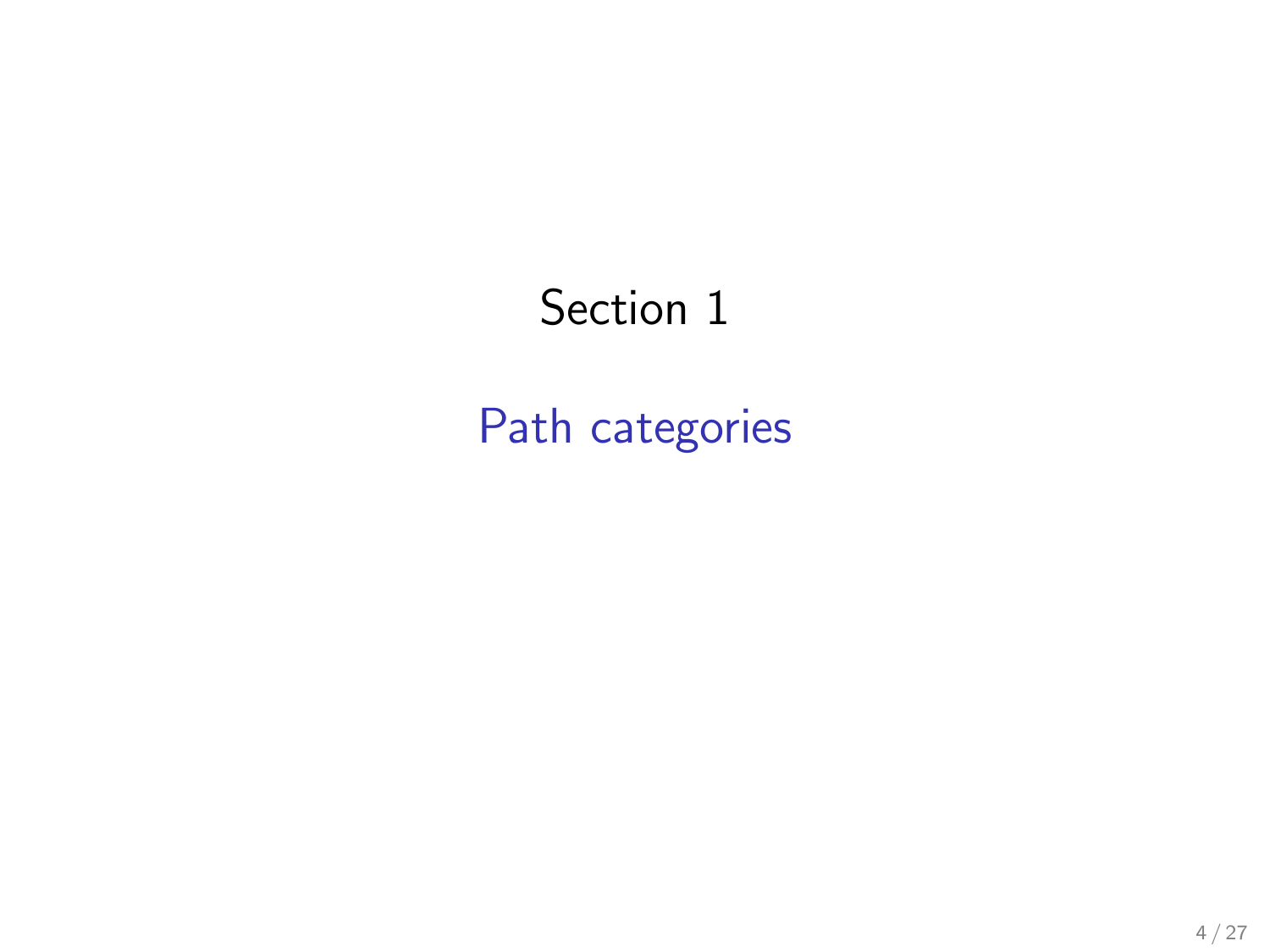# Path category

A path category is a category  $C$  equipped with two classes of maps. called fibrations and equivalences, respectively. A fibration which is also an equivalence will be called trivial (or acyclic). If  $X \to PX \to X \times X$  is a factorisation of the diagonal on  $X$  as an equivalence followed by a fibration, then  $PX$  is a path object for  $X$ .

### Axioms

- **1** Isomorphisms are fibrations and fibrations are closed under composition.
- 2 C has a terminal object 1 and  $X \rightarrow 1$  is always a fibration.
- **3** The pullback of a (trivial) fibration along any other map exists and is again a (trivial) fibration.
- **4** Isomorphisms are equivalences and equivalences satisfy 6-for-2.
- $\bullet$  Every object X has at least one path object.
- **6** Trivial fibrations have sections.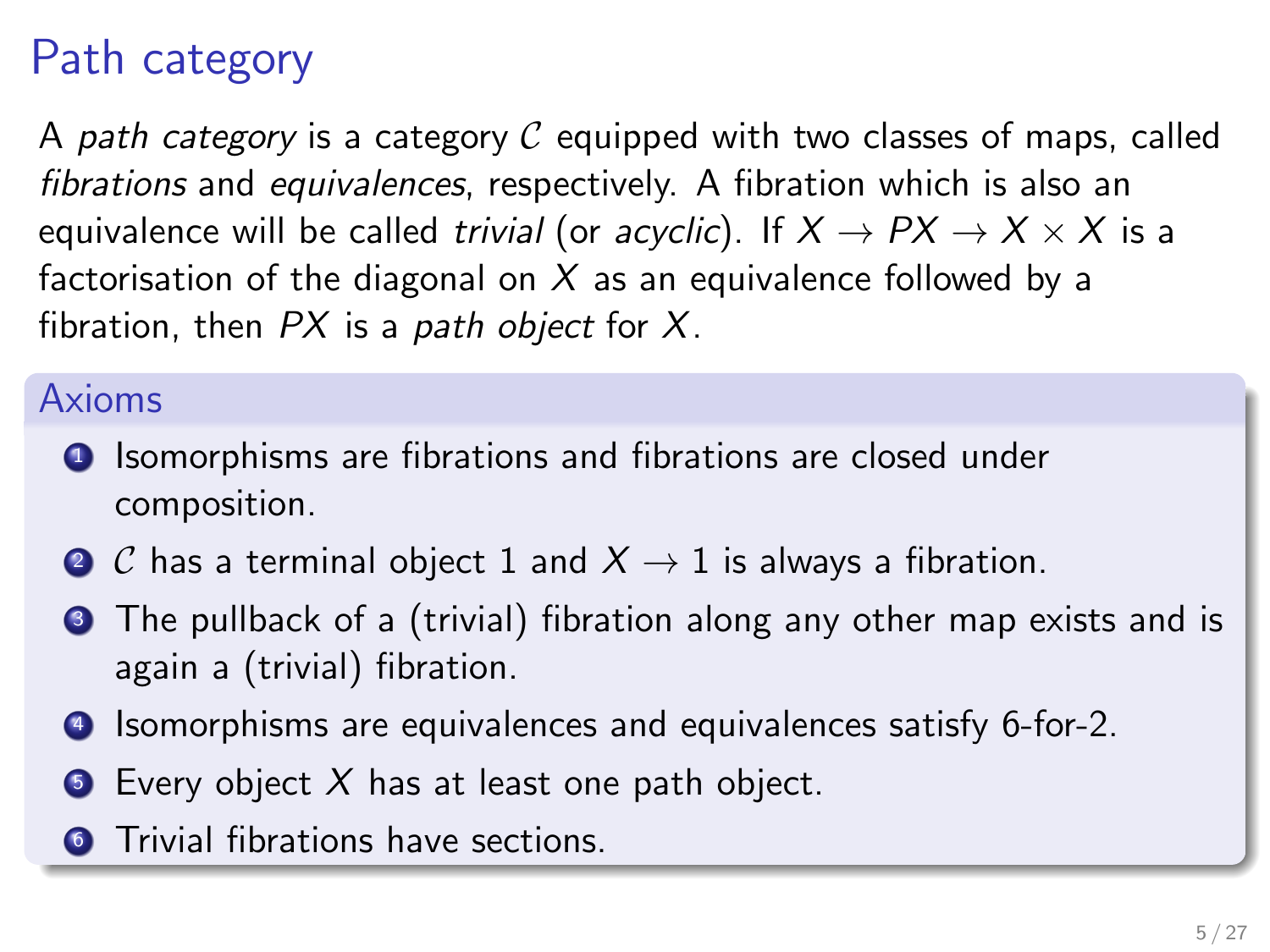## **Examples**

- Fibrant objects in every model category in which every object is cofibrant (for example, simplicial sets)
- $\bullet$  Cubical sets  $\dot{a}$  la BCH or CCHM with path types
- The syntactic category associated to Martin-Löf's type theory with intensional identity types

In fact, if we formulate Martin-Löf's type theory with "propositional identity types" (meaning that the computation rule is formulated as a propositional equality), then the syntactic category associated to type theory is still a path category.

One motivation: type theory without definitional equality, and all computation rules as propositional equalities.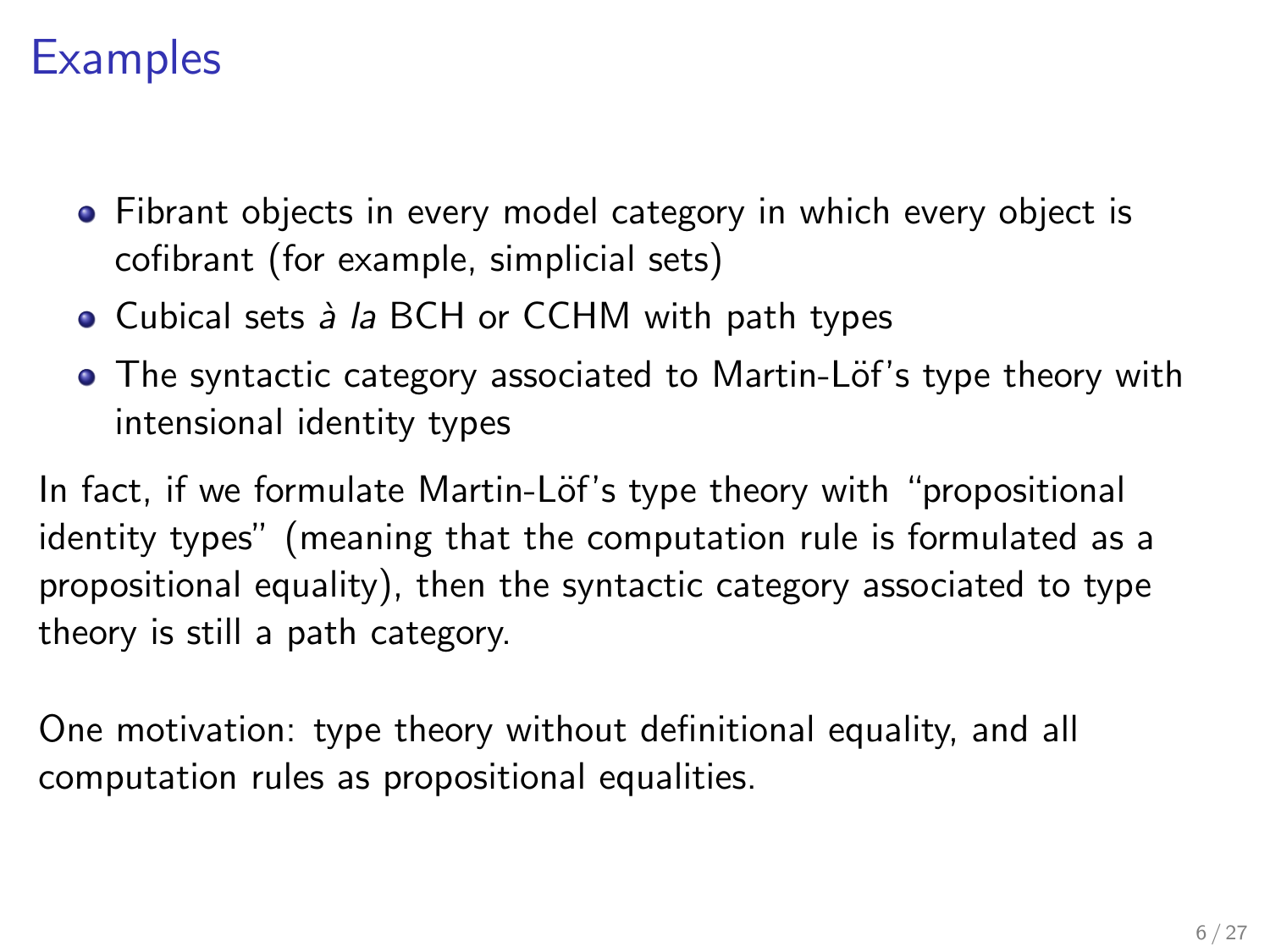# Slicing for path categories

### Factorisation (Brown)

In a path category every map factors as an equivalence followed by a fibration.

### Slicing for path categories (Brown)

Let C be a path category and X be an object in C. Write  $C(X)$  for the full subcategory of  $C/X$  whose objects are fibrations. With the equivalences and fibrations as in  $\mathcal{C}$ , this is again a path category.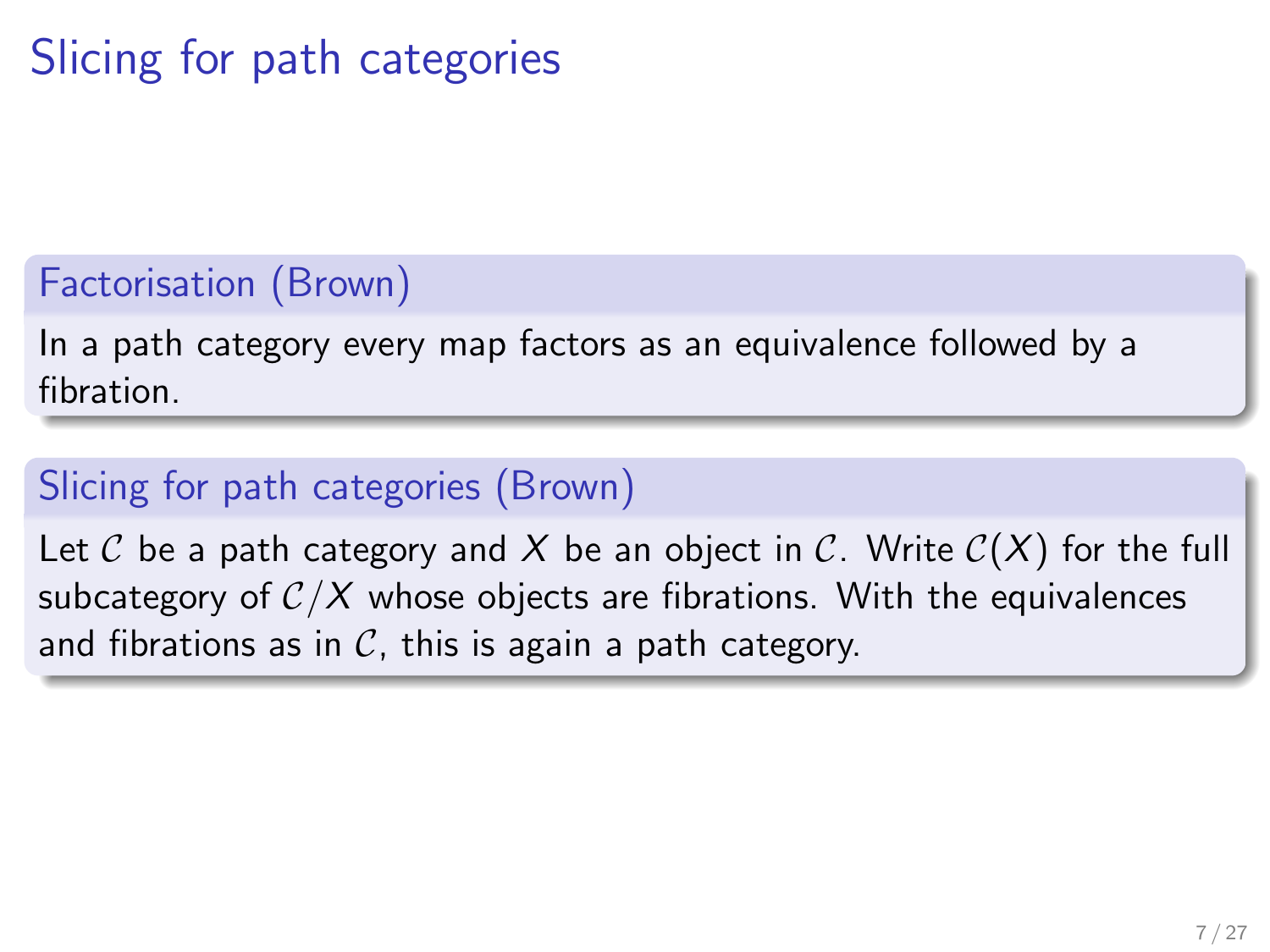## Homotopy in a path category

If  $f, g: Y \to X$  are two parallel maps, then we say that f and g are homotopic and write  $f \simeq g$  if there is a map  $h : Y \rightarrow PX$  making



commute.

#### Theorem

The homotopy relation  $\simeq$  is a congruence on C.

The quotient is the *homotopy category* of  $\mathcal{C}$ . A map which becomes an isomorphism in the homotopy category is called a homotopy equivalence.

#### Theorem

The equivalences and homotopy equivalences coincide in a path category.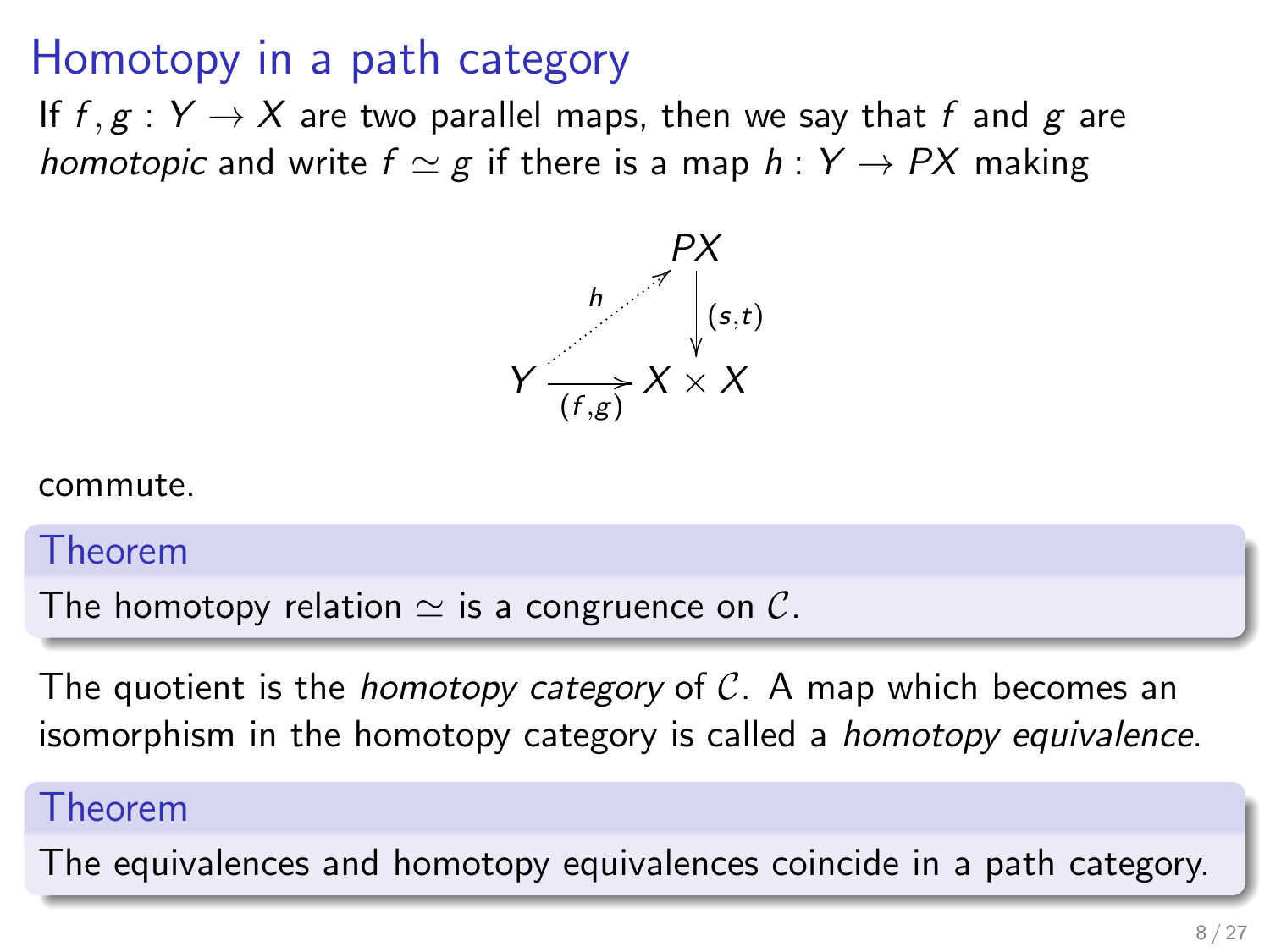## Fibrewise homotopy in a path category

We also need a notion of fibrewise homotopy. Suppose  $p: Y \rightarrow X$  is a fibration and  $f, g: Z \rightarrow Y$  are two maps with  $pf = pg$ . Note that p is an object in  $C(X)$  and therefore there is an object  $P_X(Y)$ . We will say that f and g are fibrewise homotopic and write  $h : f \simeq_X g$  if there is a map  $h: Z \to P_X(Y)$  making



commute.

#### Fact

Every object X in a path category carries an  $\infty$ -groupoid structure up to homotopy.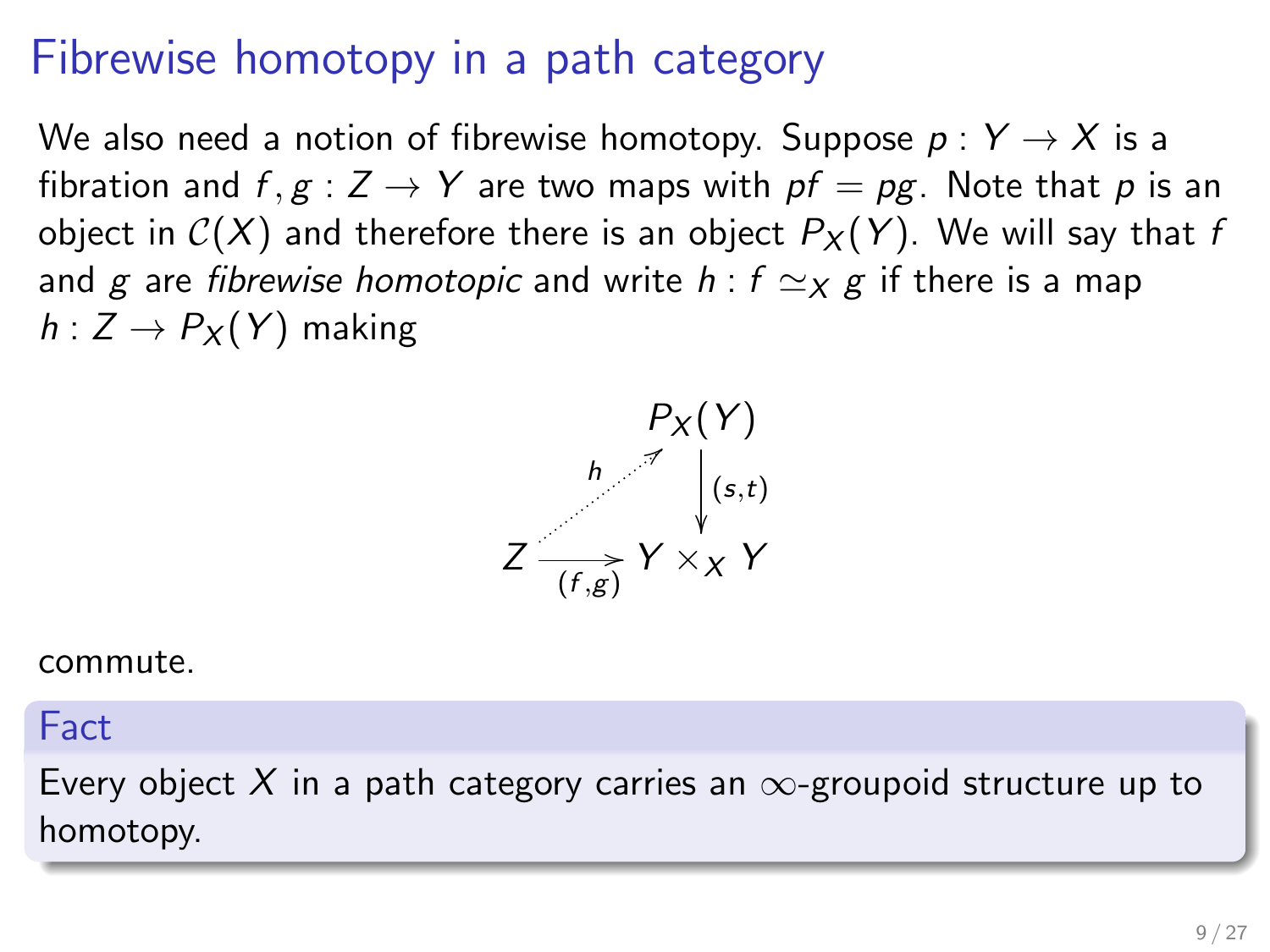## Section 2

## <span id="page-9-0"></span>[Homotopy type theory in path categories](#page-9-0)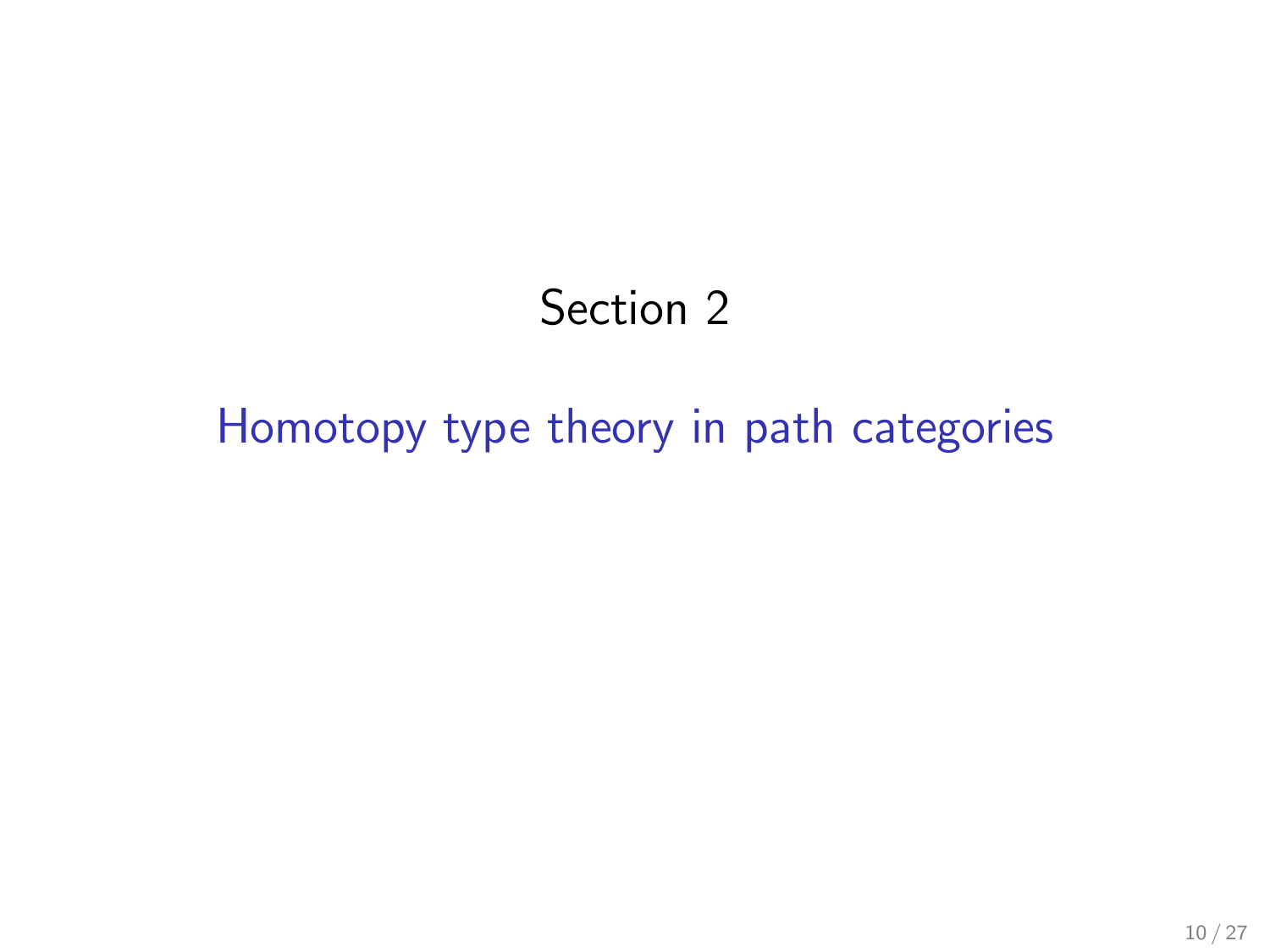## **Transport**

#### **Transport**

Suppose  $p: Y \rightarrow X$  is a fibration and consider the following pullback:



A transport structure on p is a map  $\Gamma: Y \times_X PX \to Y$  such that

$$
\bullet \ \ p\Gamma = tp_2
$$

$$
\bullet \ \Gamma(1, rp) \simeq_X 1_Y : Y \to Y.
$$

#### Theorem

Every fibration  $p: Y \rightarrow X$  carries a transport structure; these transport structures are unique up to fibrewise homotopy over  $X$ .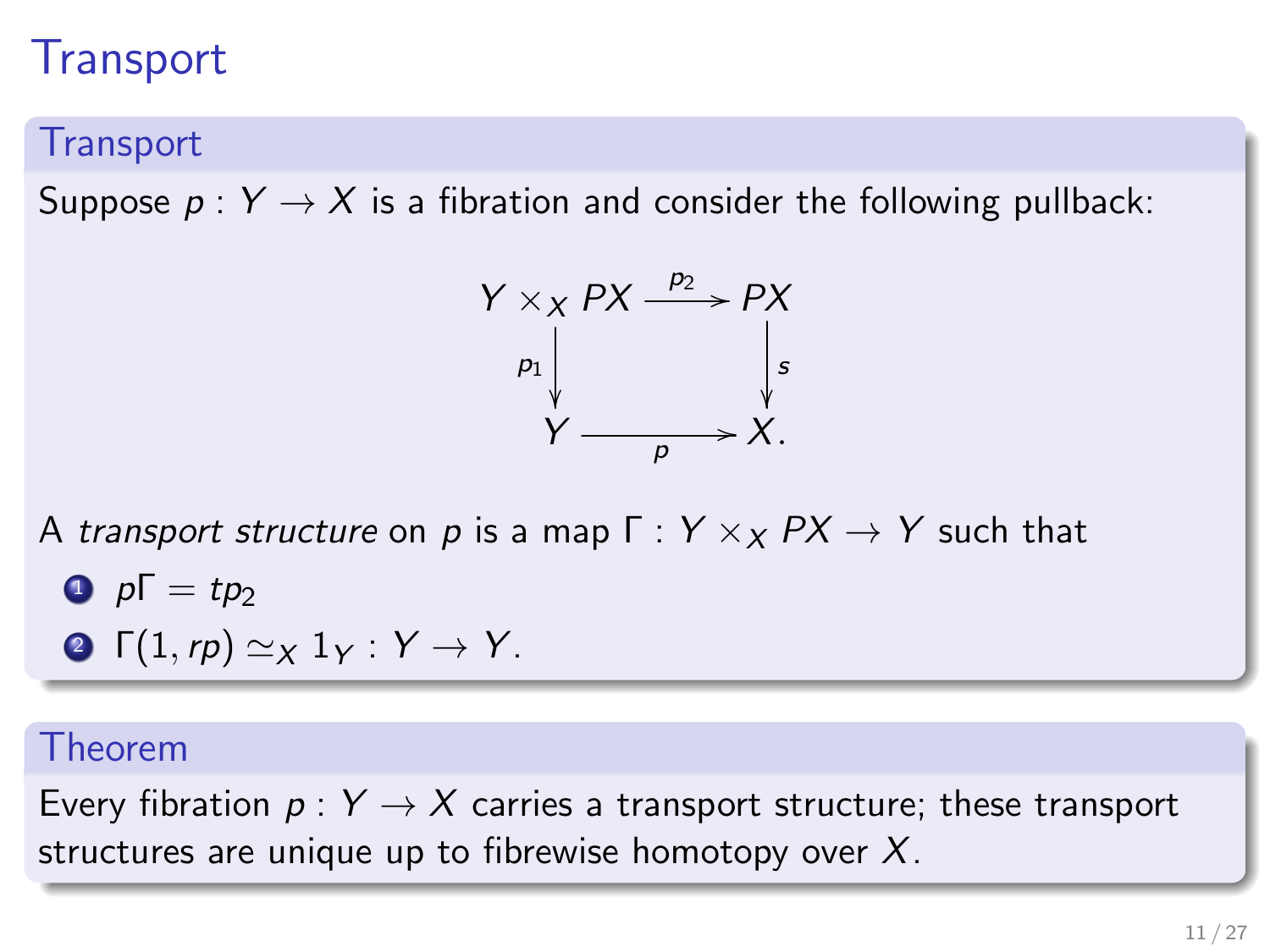## Univalence

### Proposition

Suppose  $p: Y \to X$  is a fibration and  $f, g: Z \to X$  are homotopic maps via a homotopy  $H$ . Then the homotopy  $H$  and the transport structure on  $p$  induce a map  $f^*p \to g^*p$  over  $Z$  and this map is an equivalence.

#### Definition

A fibration  $p: Y \to X$  is *univalent* if for any pair of maps  $f, g: Z \to X$ and any equivalence  $w : f^* p \to g^* p$  there is a homotopy  $H$  between  $f$  and g such that w is, up to fibrewise homotopy over Z, the equivalence induced by  $H$ , as in the previous proposition.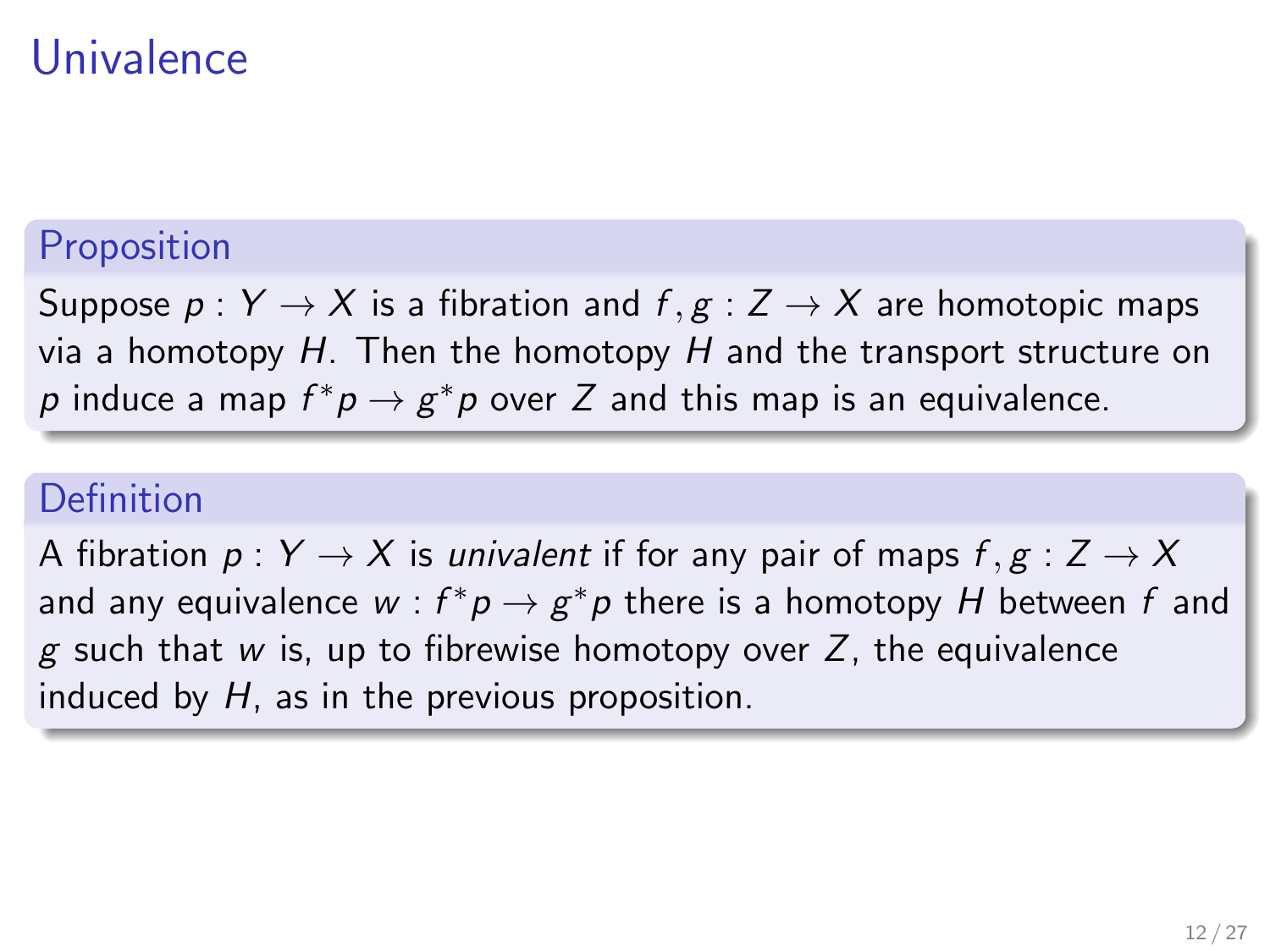## Homotopy n-types

#### Definition

The fibrations of n-types ( $n \ge -2$ ) are defined inductively as follows:

- A fibration  $f: Y \to X$  is a fibration of  $(-2)$ -types if f is trivial.
- A fibration  $f: Y \to X$  is a fibration of  $(n + 1)$ -types if  $P_X(Y) \to Y \times_X Y$  is a fibration of *n*-types.

| $(-2)$ -types | contractible |
|---------------|--------------|
| $(-1)$ -types | propositions |
| 0-types       | sets         |
| 1-types       | groupoids    |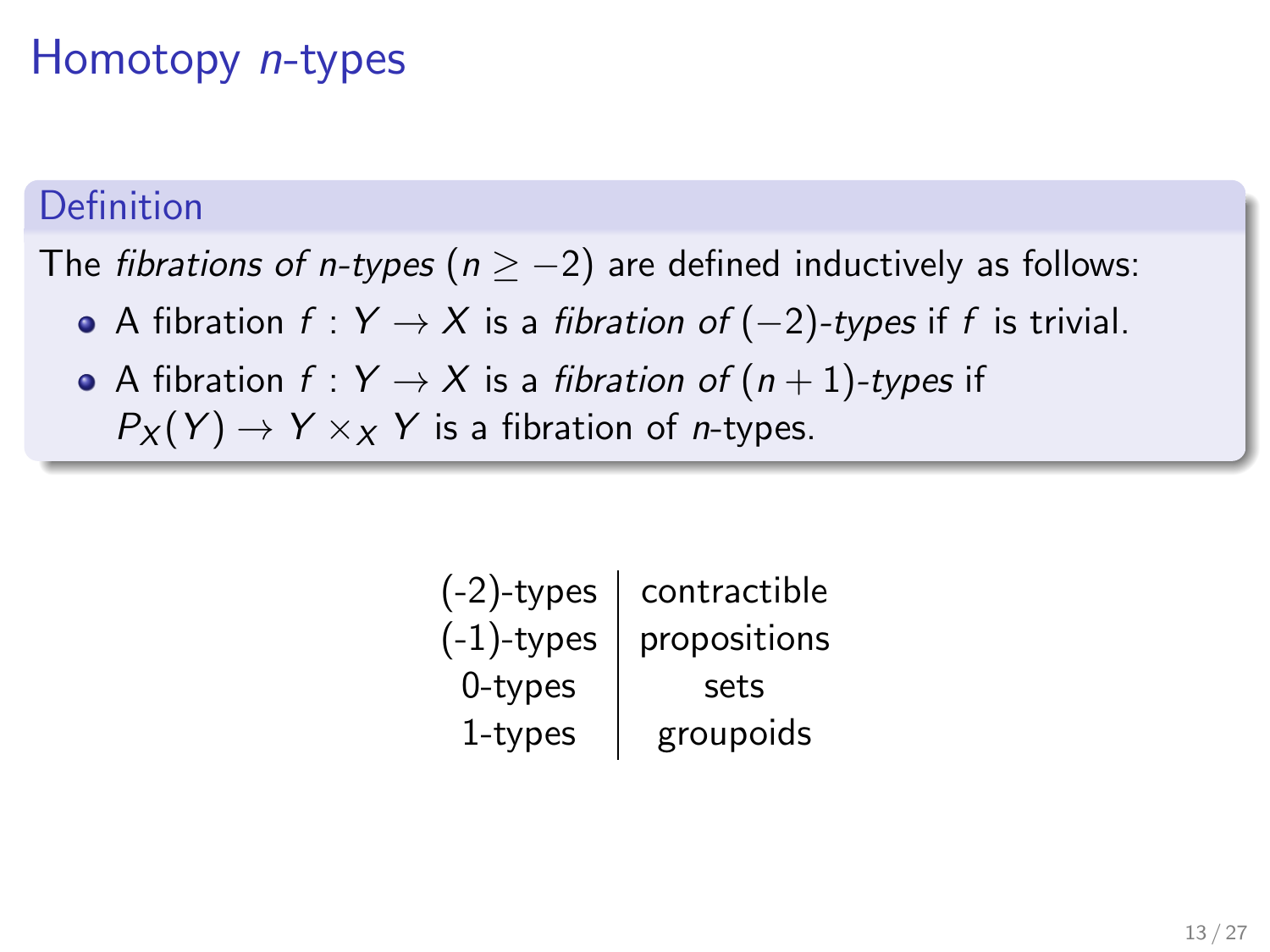# Homotopy exponentials

Definition

If  $X$  and  $Y$  are objects in a path category, then we will  $X^Y$  the *homotopy* exponential of X and Y if it comes equipped with a map  $\mathrm{ev}: X^Y \times Y \to X$  such that for any map  $h: A \times Y \to X$  there is a map  $H: \mathcal{A} \rightarrow X^{\mathcal{Y}}$  such that  $\mathrm{ev}(H \times 1_{\mathcal{Y}}) \simeq h$ , with  $H$  being unique up to homotopy with this property.

- **Computation rule only in propositional form**
- **•** Function extensionality

There is a similar definition of "homotopy Π-types".

#### Theorem

If  $\mathcal C$  is a path category with homotopy  $\Pi$ -types, then  $\Pi_f:\mathcal C(\mathcal{Y})\rightarrow \mathcal C(X)$ preserves fibrations of *n*-types for any fibration  $f: Y \rightarrow X$ .

### Proof.

This is Theorem 7.1.9 in the HoTT book.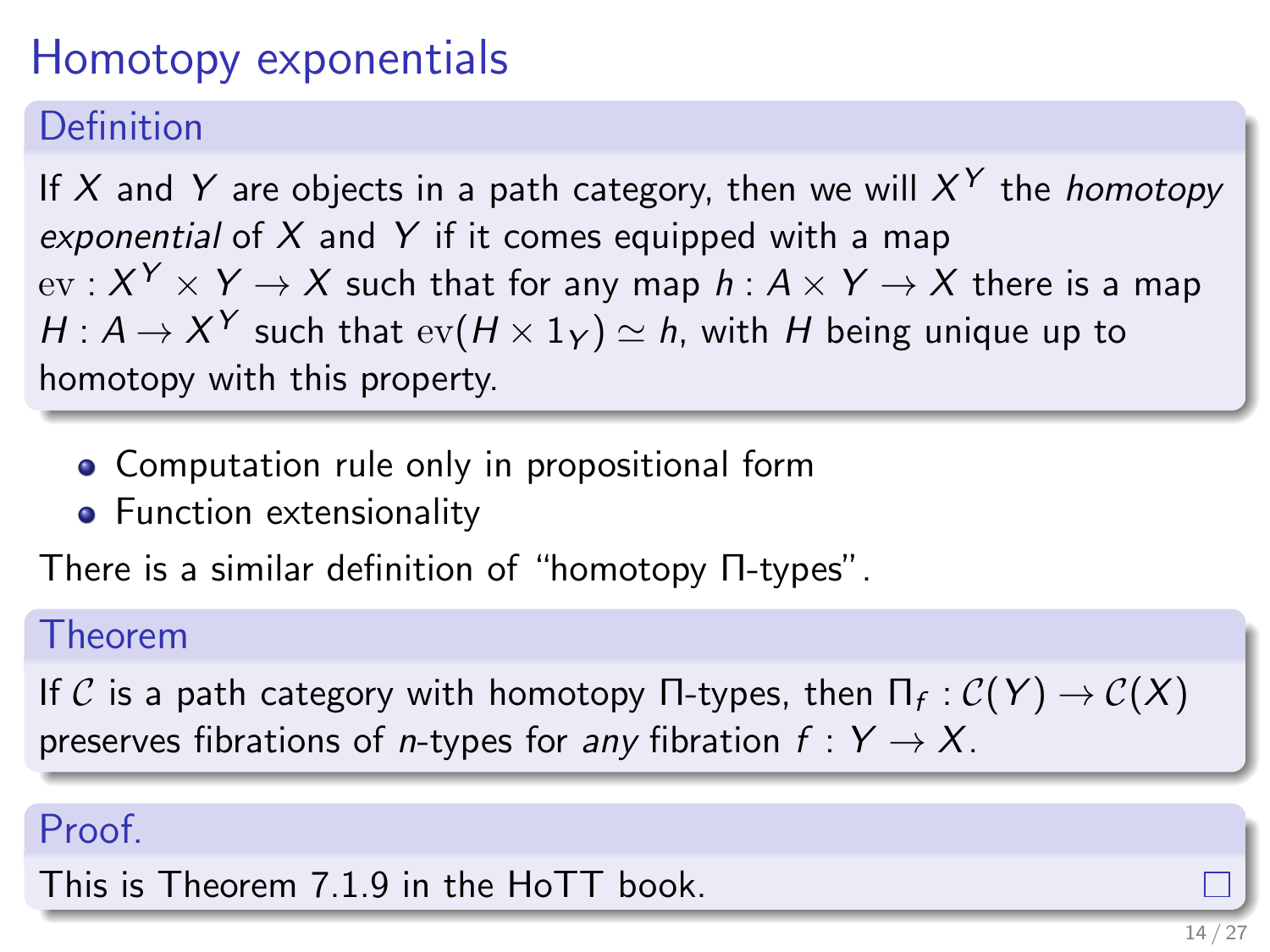# Section 3

## <span id="page-14-0"></span>[The path category](#page-14-0) EFF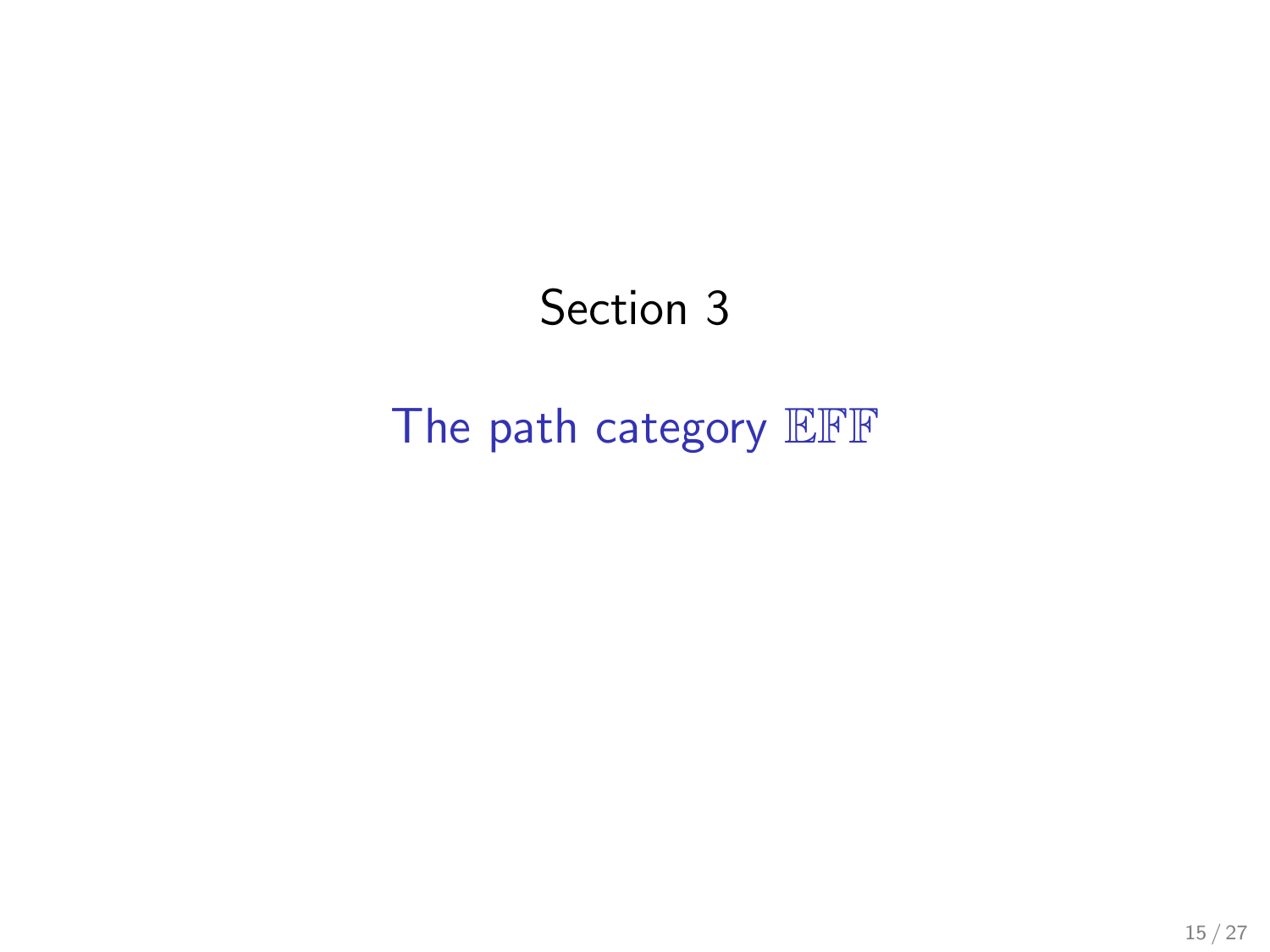## The category EFF

Objects of the category EFF consist of:

- $\bullet$  A set A.
- **2** A function  $\alpha : A \to \mathbb{N}$  (sending an element  $a \in A$  to its *realizer*).
- **3** For each pair of elements  $a, a' \in A$  a subset  $A(a, a')$  of  $\mathbb N$ .
- $\bullet$  A function which computes for a realizer of  $a \in A$  an element in  $\mathcal{A}(a, a)$ .
- **•** A function which given realizers for a, a' and  $\pi \in \mathcal{A}(a, a')$  computes an element  $\pi^{-1}\in\mathcal{A}(a',a).$
- $\bullet$  A function which given realizers for a, a', a'' and  $\pi \in \mathcal{A}(a,a'), \pi' \in \mathcal{A}(a',a'')$  computes an element  $\pi' \circ \pi \in \mathcal{A}(a,a'').$

A morphism  $f : (B, \beta, \mathcal{B}) \to (A, \alpha, \mathcal{A})$  in EFF consists of:

- **4** A function  $f : B \to A$  such that a realizer of  $f(b)$  can be computed from a realizer of *b*.
- $\bullet$  For each  $b,b'\in B$  a function  $f_{(b,b')}:\mathcal{B}(b,b')\to \mathcal{A}(\mathit{fb},\mathit{fb'})$  such that  $f_{(b,b')}(\pi)$  can be computed from realizers for b, b' and  $\pi$ .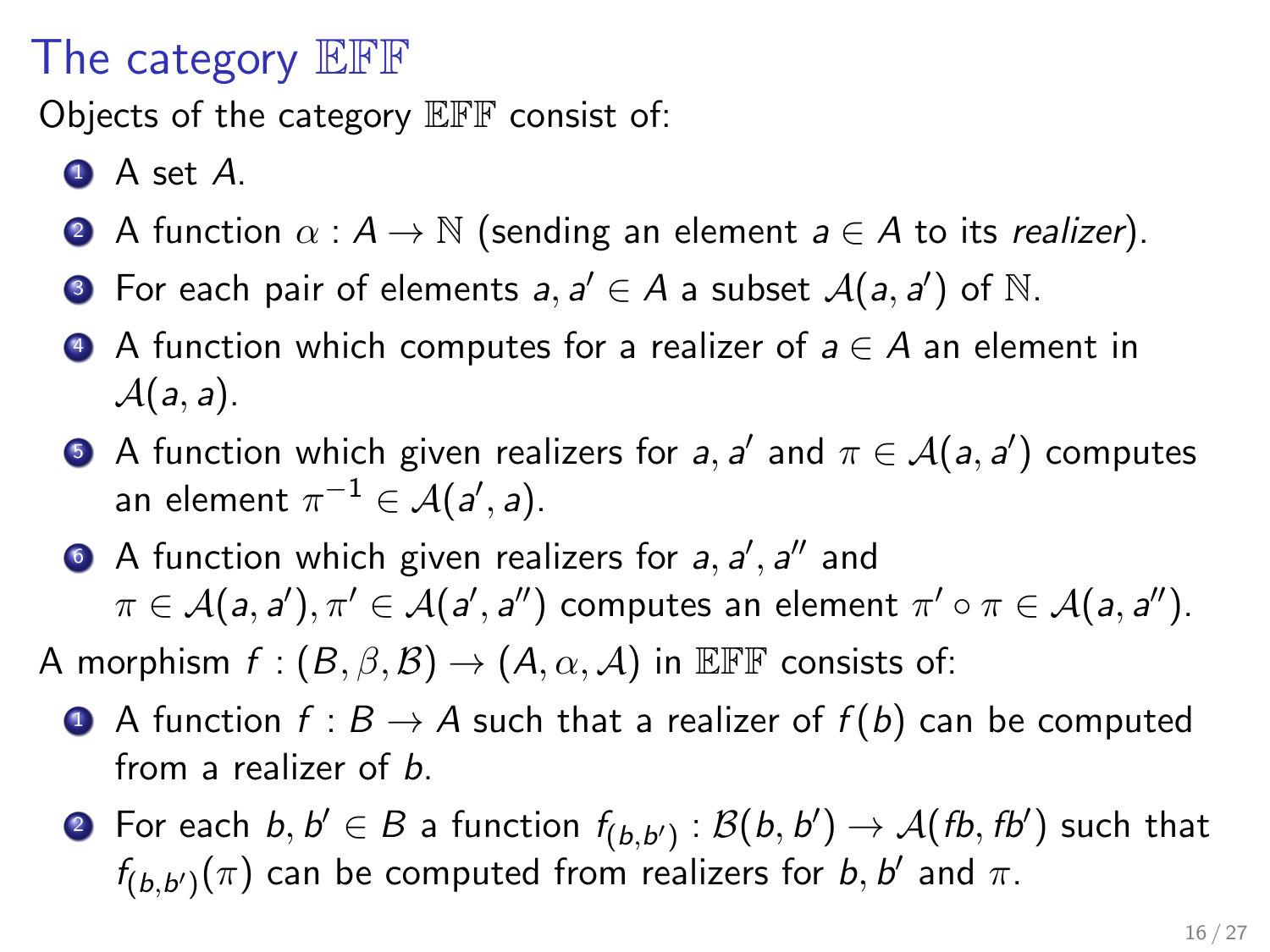# Homotopy in EFF

### Homotopy in EFF

Two parallel maps  $f, g : (B, \beta, \mathcal{B}) \to (A, \alpha, \mathcal{A})$  are homotopic if there is a function computing for every realizer for  $b \in B$  an element in  $\mathcal{A}(fb, gb)$ (this is called a *homotopy*). A map  $f : (B, \beta, \mathcal{B}) \to (A, \alpha, \mathcal{A})$  is a (homotopy) equivalence if there is a morphism  $g$  in the other direction (the homotopy inverse) such that both composites  $fg$  and  $gf$  are homotopic to the identity.

### Fibrations in EFF

A map  $f : (B, \beta, \mathcal{B}) \to (A, \alpha, \mathcal{A})$  in EFF is a fibration if:

 $\bullet$  for any  $b,$  a and  $\pi : f(b) \to a$  one can effectively find  $b', \rho : b \to b'$ such that  $f(b')=a$  and  $f(\rho)=\pi$  (meaning that there is a function picking such which is also tracked).

 $\bullet$  for any  $b,b'\in B, \, \rho\in \mathcal{B}(b,b')$  and  $\pi\in \mathcal{A}(\mathit{fb},\mathit{fb'})$  one can compute  $\rho' \in \mathcal{B}(b, b')$  with  $f(\rho') = \pi$ .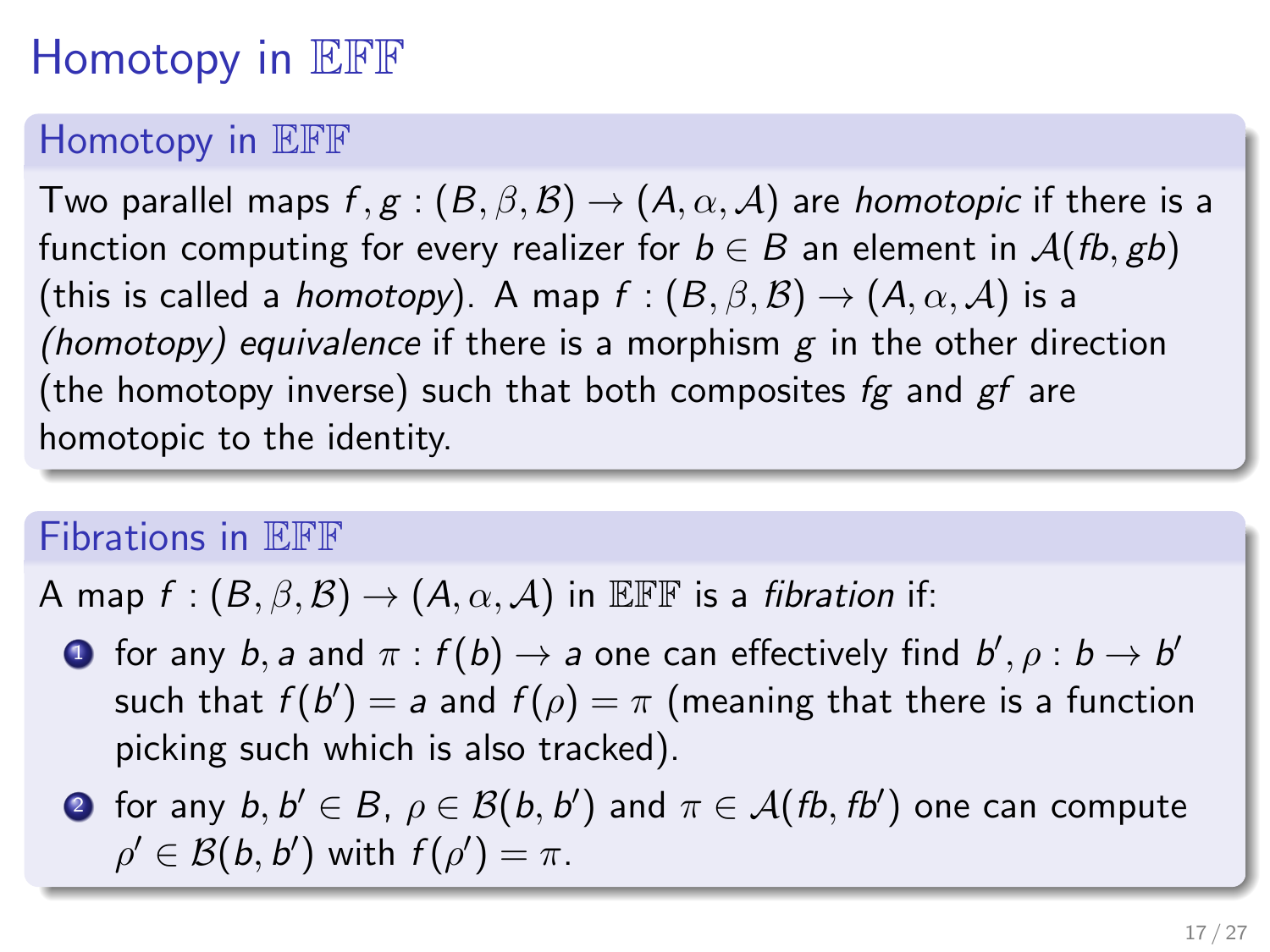## EFF as a path category

#### Theorem

The category EFF with the fibrations and equivalences as defined on the previous page is a path category with homotopy Π-types.

### Proposition (AC)

The homotopy category of  $E\ddot{F}F$  is Hyland's effective topos.

This should be compared with: Rosolini's paper "The category of equilogical spaces and the effective topos as homotopical quotients".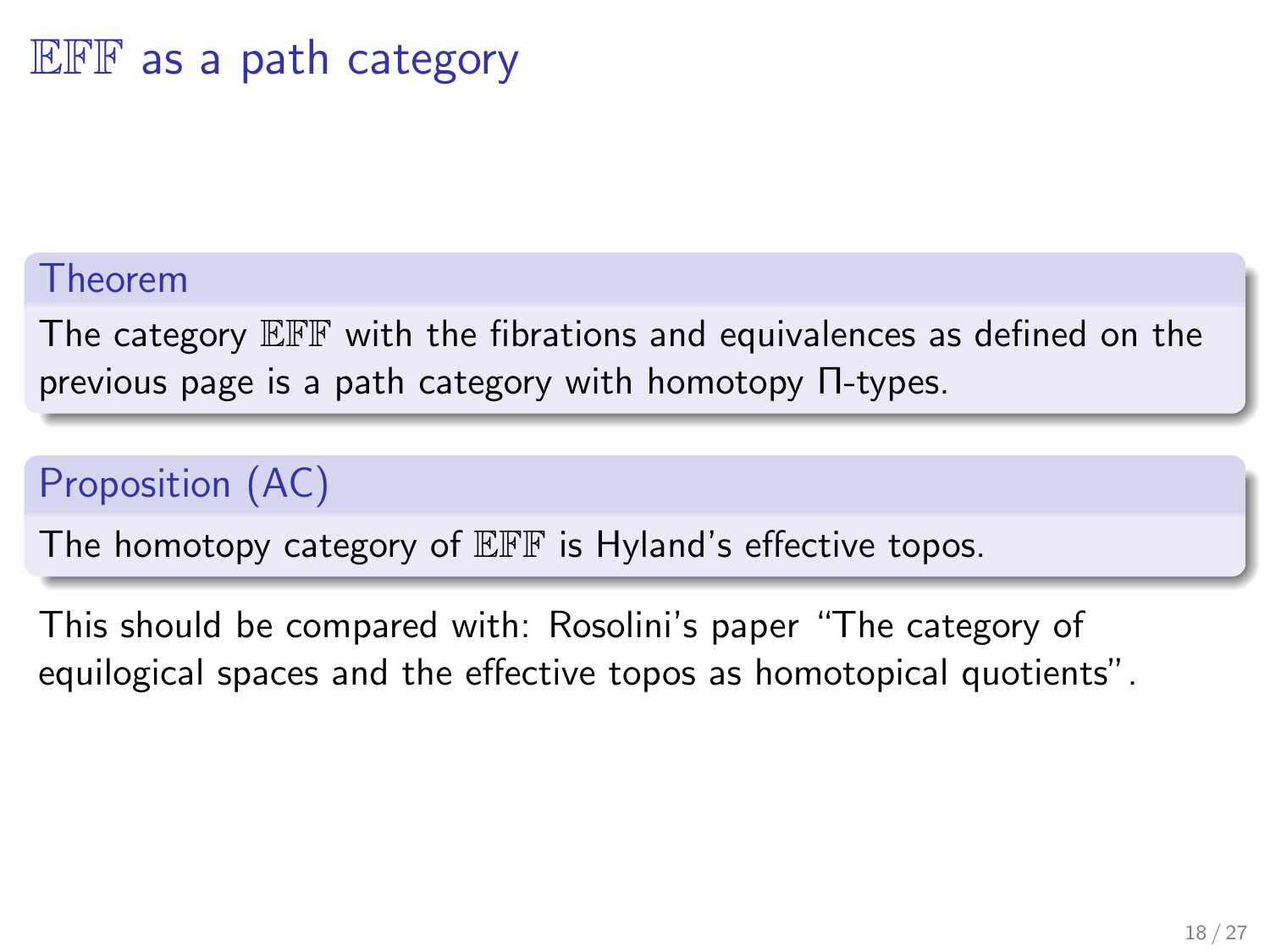## <span id="page-18-0"></span>Section 4

## [Discrete fibrations](#page-18-0)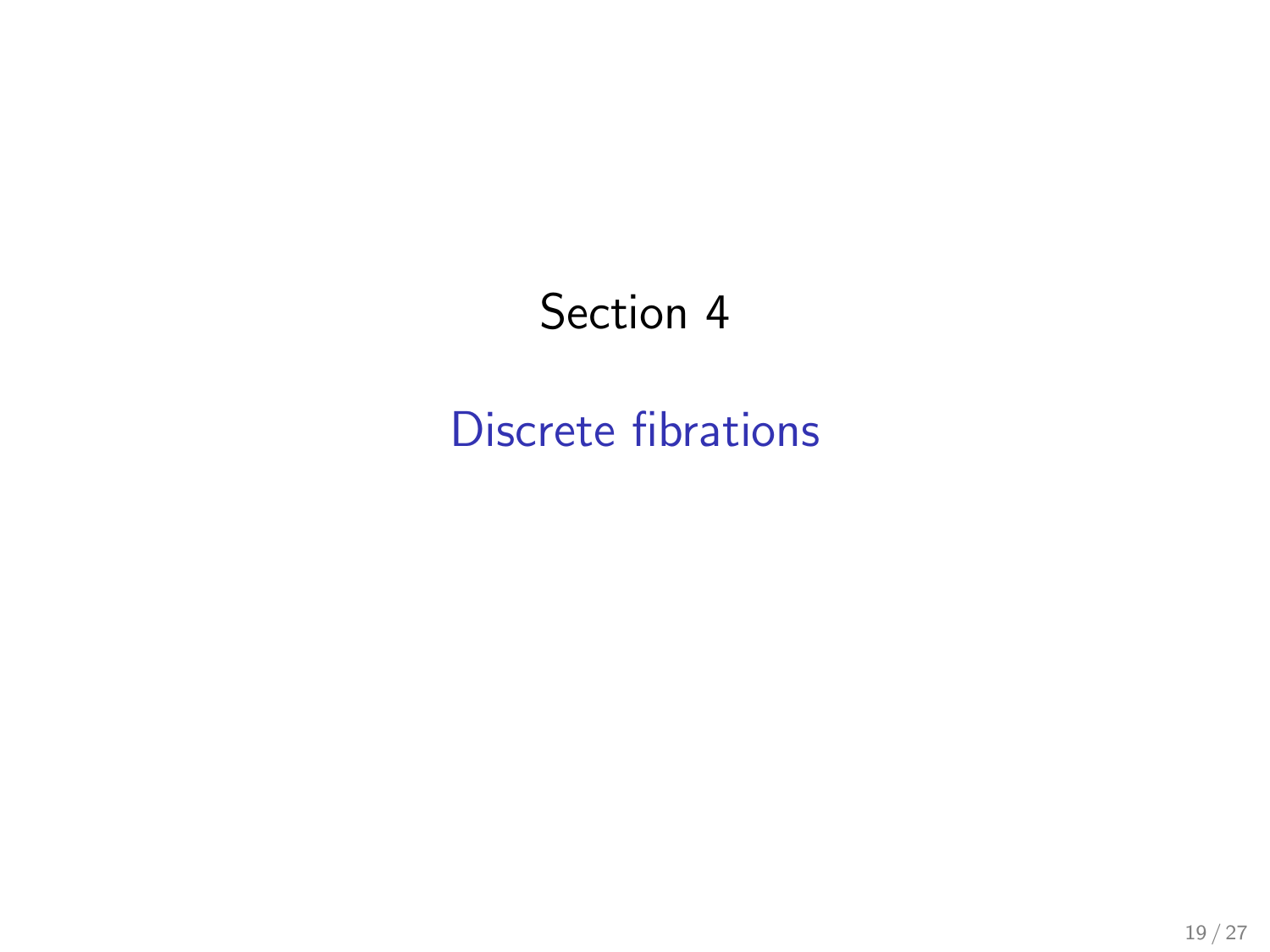# Small fibrations

Let us suppose  $S$  is a subclass of the class of fibrations which is stable under homotopy pullbacks, and let us refer to the elements of  $S$  as the "small fibrations".

- Let us call such a class of small fibrations impredicative or *polymorphic* if it is closed under  $\Pi_f$  for *any* fibration  $f$ .
- A representation for such a class is an element  $\pi : E \to U$  such that any other small fibration  $f : B \to A$  can be obtained as a homotopy pullback of that one via some map  $A \rightarrow U$ .

Impredicative and representable classes of small fibrations are needed to obtain models of the Calculus of Constructions.

We will be especially interested in class of small maps with a univalent representation. In that case the classifying map  $A \rightarrow U$  is unique up to homotopy.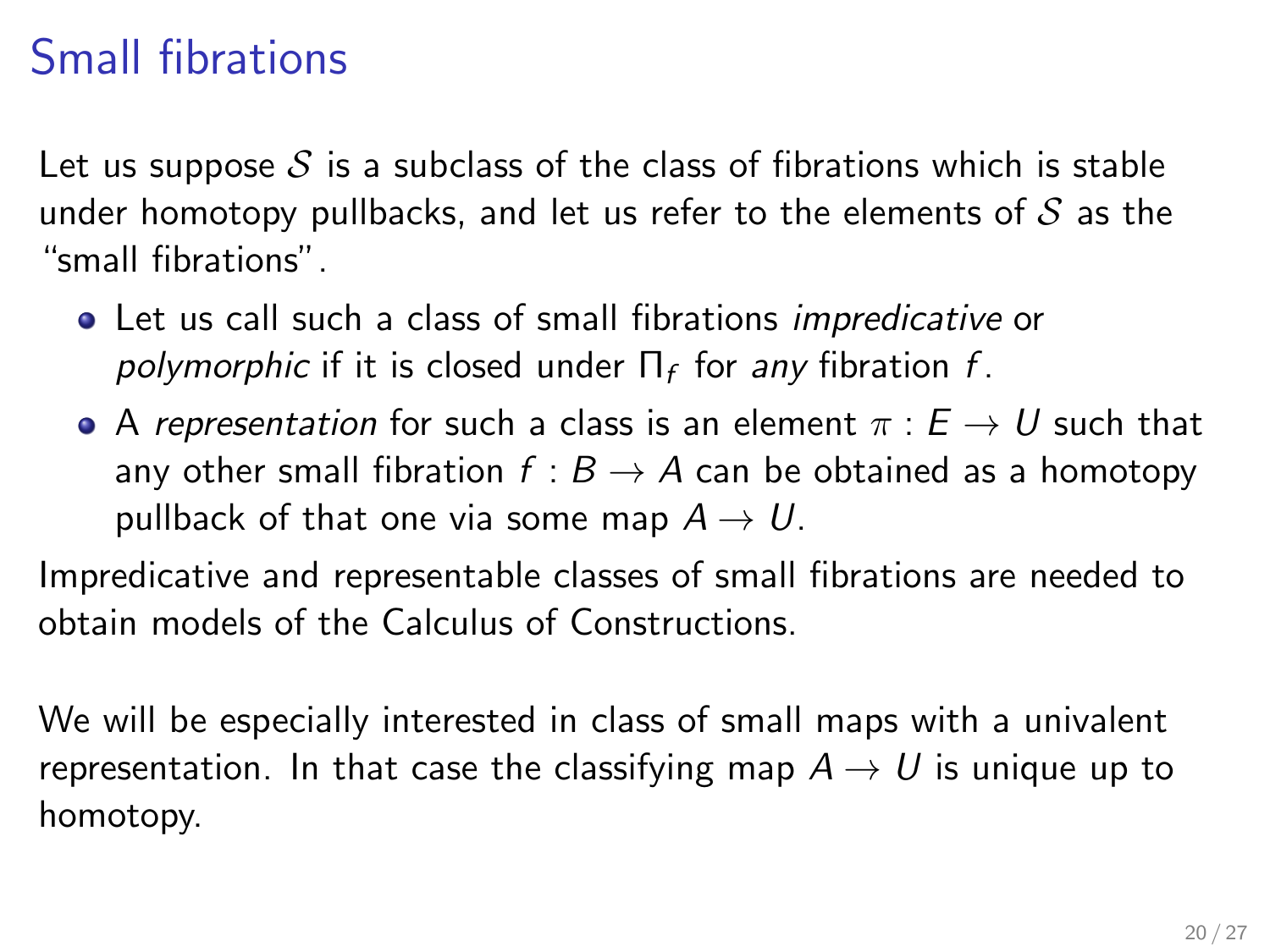## Discrete fibrations

#### Definition

A map  $f : (B, \beta, \mathcal{B}) \to (A, \alpha, \mathcal{A})$  is a canonically discrete fibration if distinct elements  $b,b'\in B$ a have distinct realizers; a *discrete fibration* is a fibration which is homotopy equivalent to one which is a canonically discrete.

Note that we demand: elements with identical realizers are identical (not homotopic!).

#### **Proposition**

Discrete fibrations in EFF are closed under homotopy pullback and stable under  $\Pi_f$  for *arbitrary* fibrations  $f$ .

Compare: "Discrete objects in the effective topos" by Hyland, Robinson, Rosolini.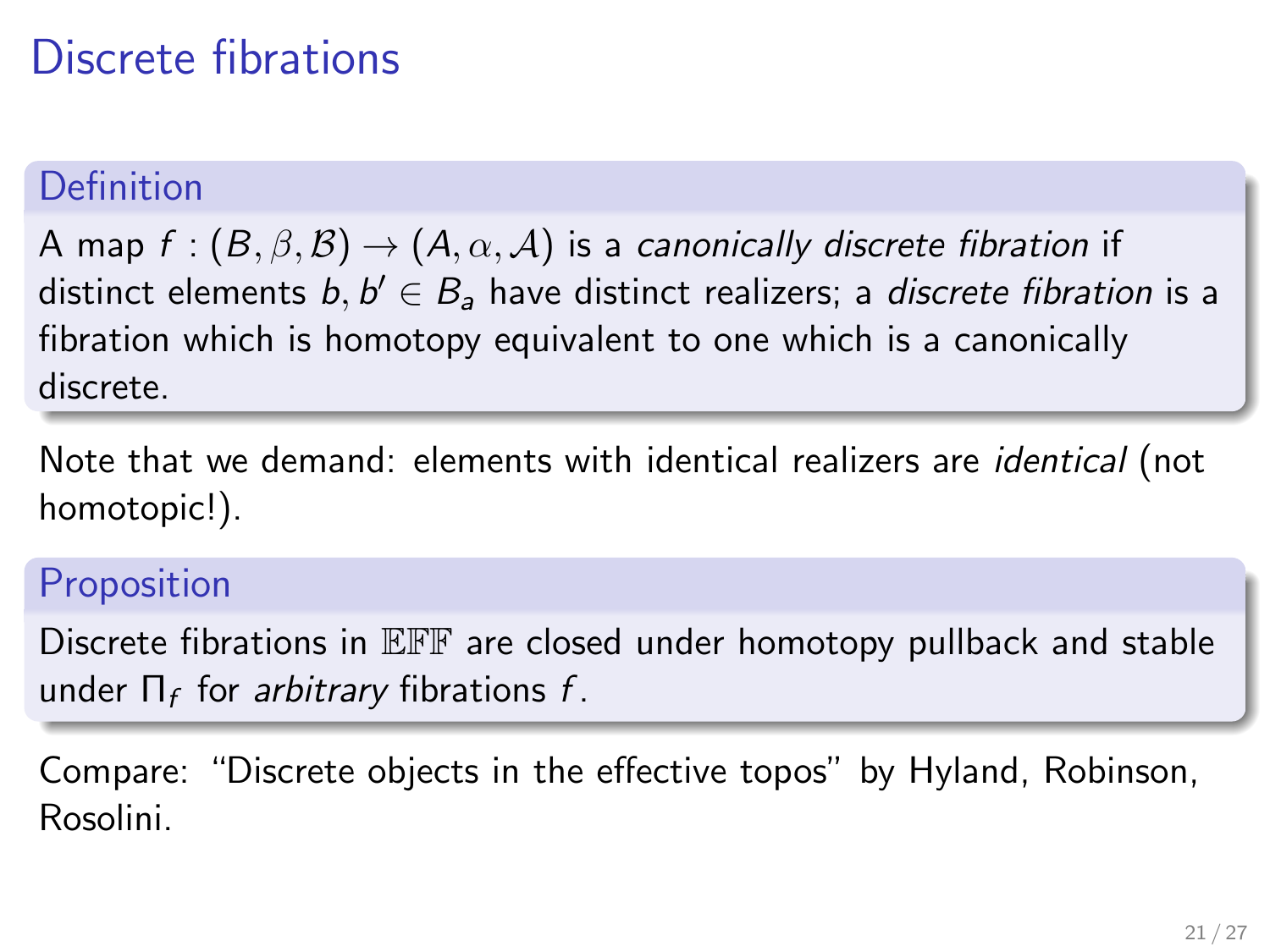# Univalent polymorphism

### **Proposition**

The class of discrete fibrations of sets is impredicative class of small fibrations, which, however, does not have a univalent representation.

In fact, it is unclear whether the discrete fibrations have any representation at all.

### Proposition

The class of discrete propositional fibrations is impredicative and has a univalent representation.

In fact, the univalent representation is essentially the subobject classifier of the effective topos.

This means: EFF is roughly a model of CoC with a univalent Prop (hence: univalent polymorphism).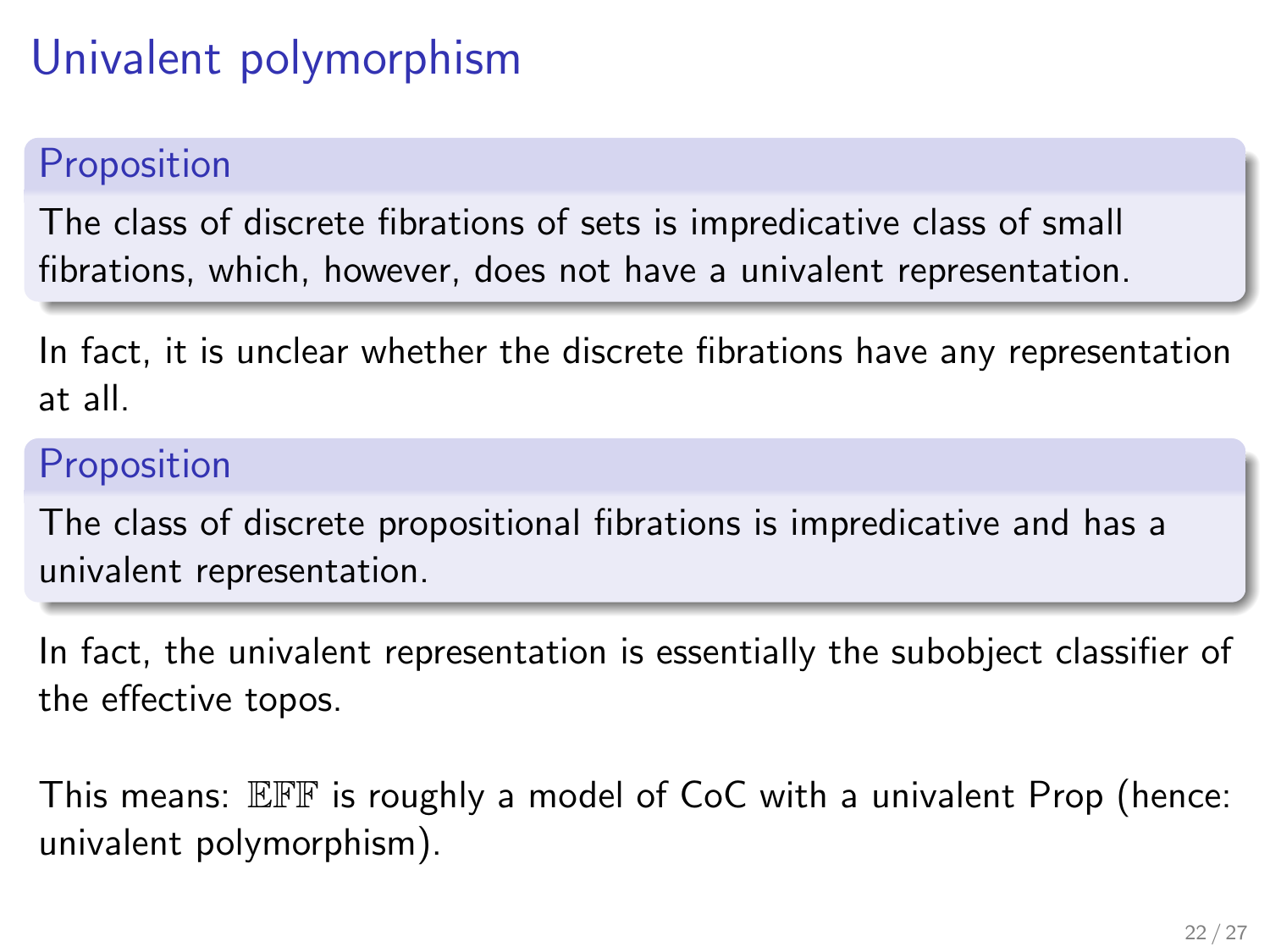## Propositions in EFF

In fact, EFF also satisfies propositional truncation, mirrorring the epi-mono factorisation of the effective topos.

Proposition (AC)

Every propositional fibration is discrete ("propositional resizing").

Compare: Taichi Uemura, Cubical assemblies and the independence of propositional resizing. arXiv:1803.06649.

Proposition

In EFF Church's Thesis (formulated with ∃) holds.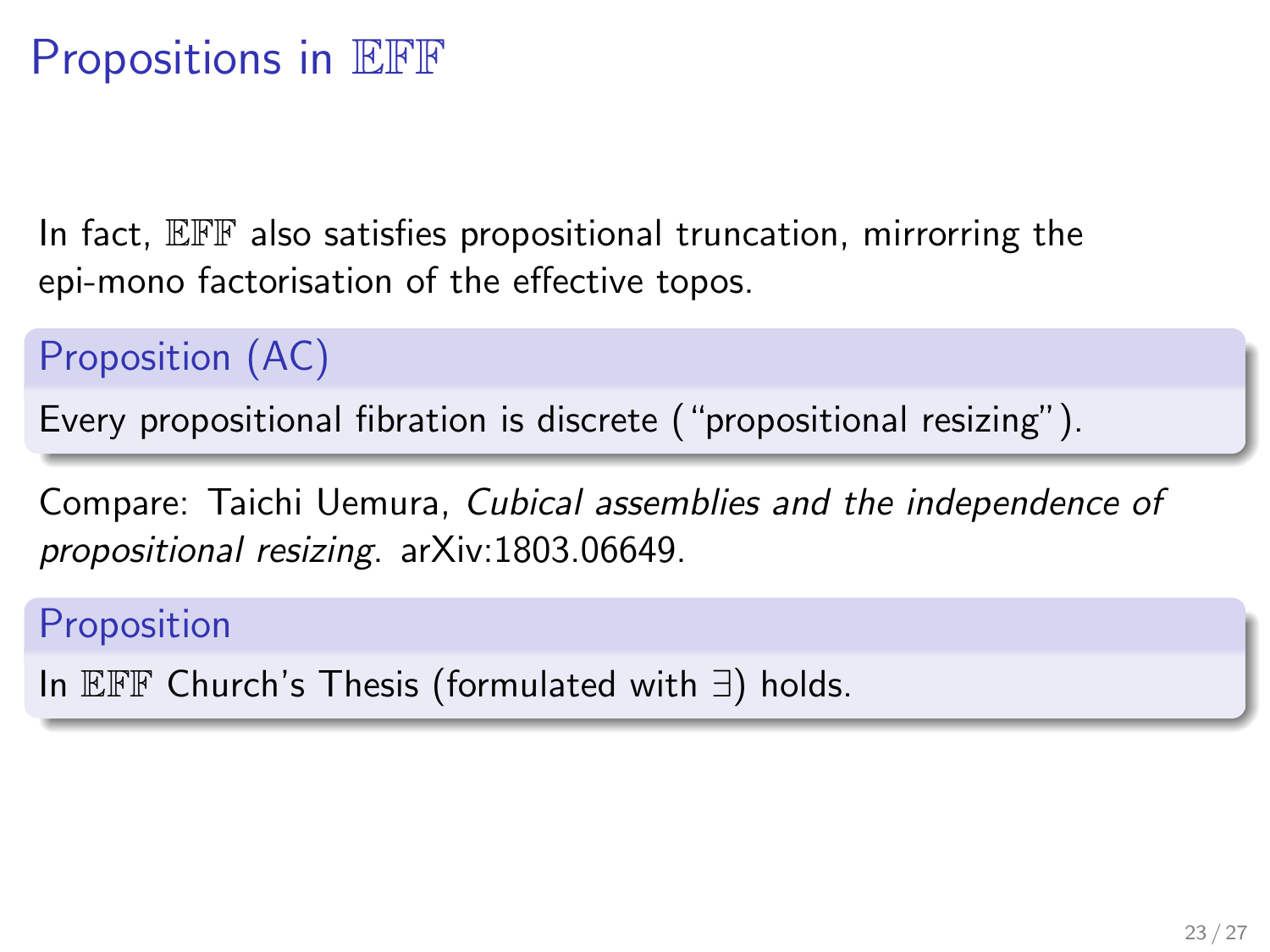# Section 5

# <span id="page-23-0"></span>[Open questions and directions for future research](#page-23-0)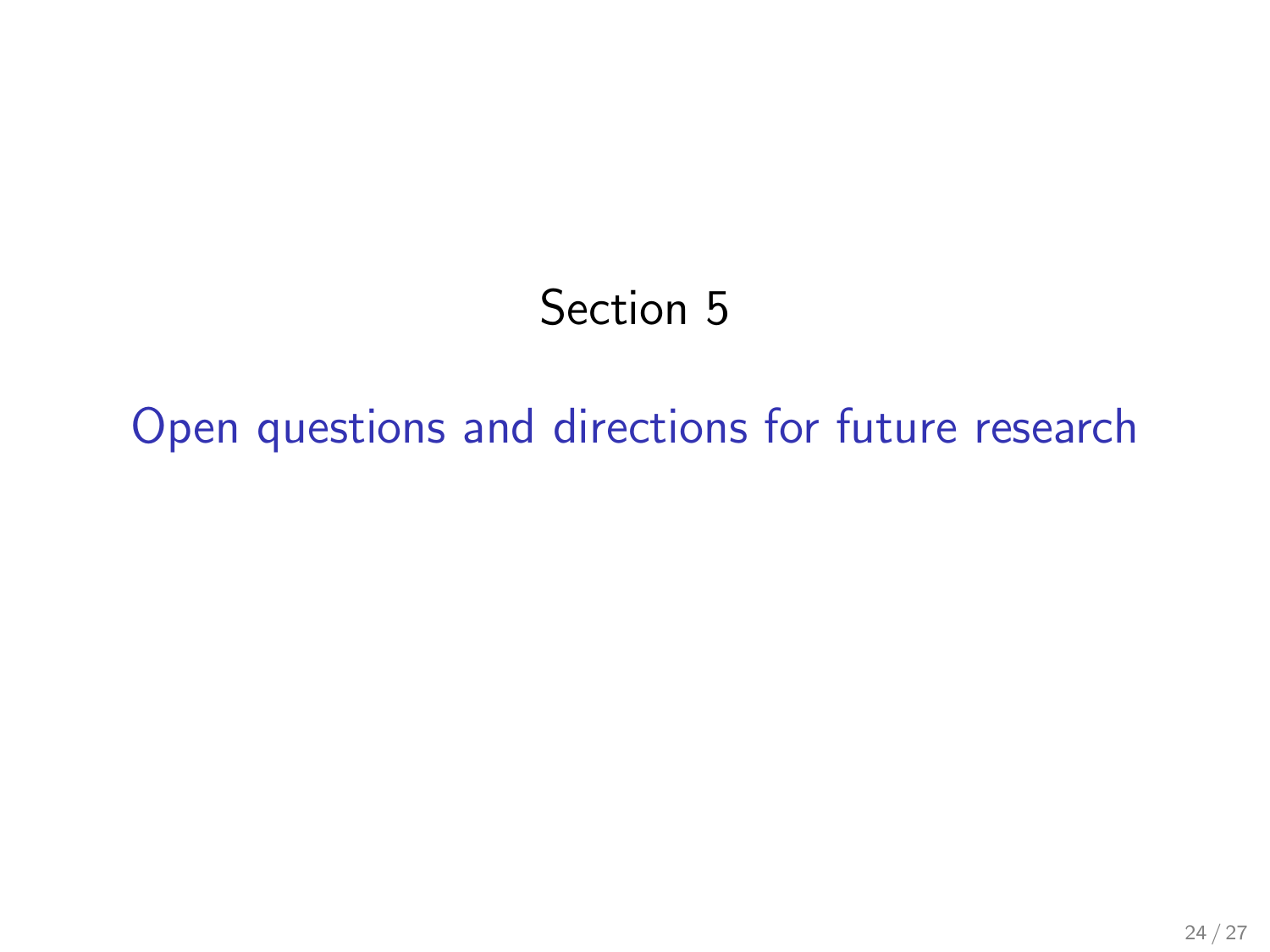## All the way up

Not so good:

Proposition

In EFF every fibration is a fibration of sets.

My paper also contains a more complicated version  $\mathbb{E} \mathbb{F}_{1}$  in which every fibration is a fibration of groupoids and in which the discrete fibrations of sets are an impredicative class of fibrations with a univalent representation.

Clearly, we want a version without any restriction on hlevels, but that's not so easy!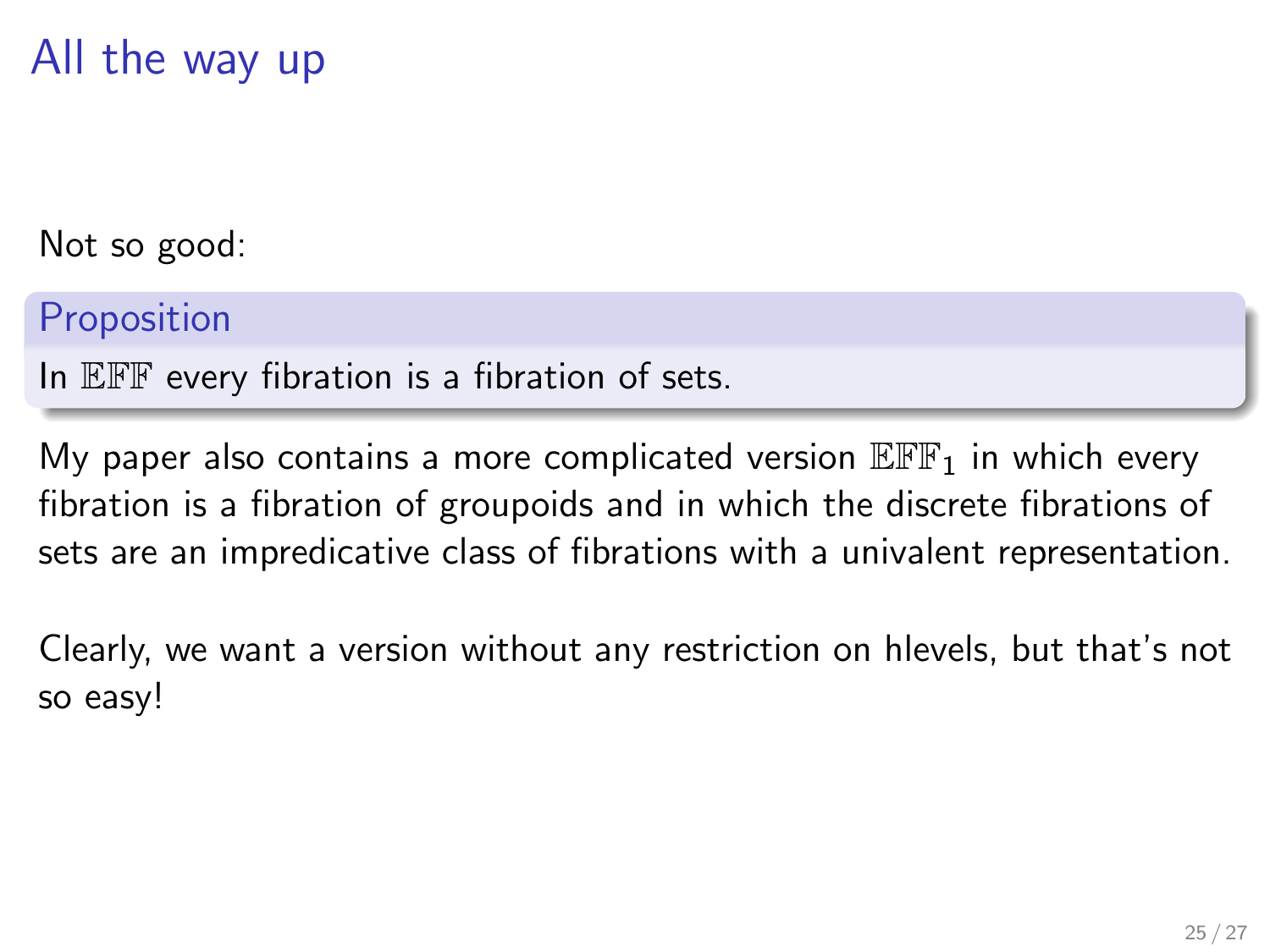## Open questions

- **1** Cubical partitioned assemblies?
- 2 Eliminating AC from the proofs
- <sup>3</sup> Write down a syntax for propositional version of CoC
- 4 Discrete reflection a modality?
- **•** Is it possible to have a model of HoTT (cubical type theory) with lccc Π in which Church's Thesis (with ∃) holds?